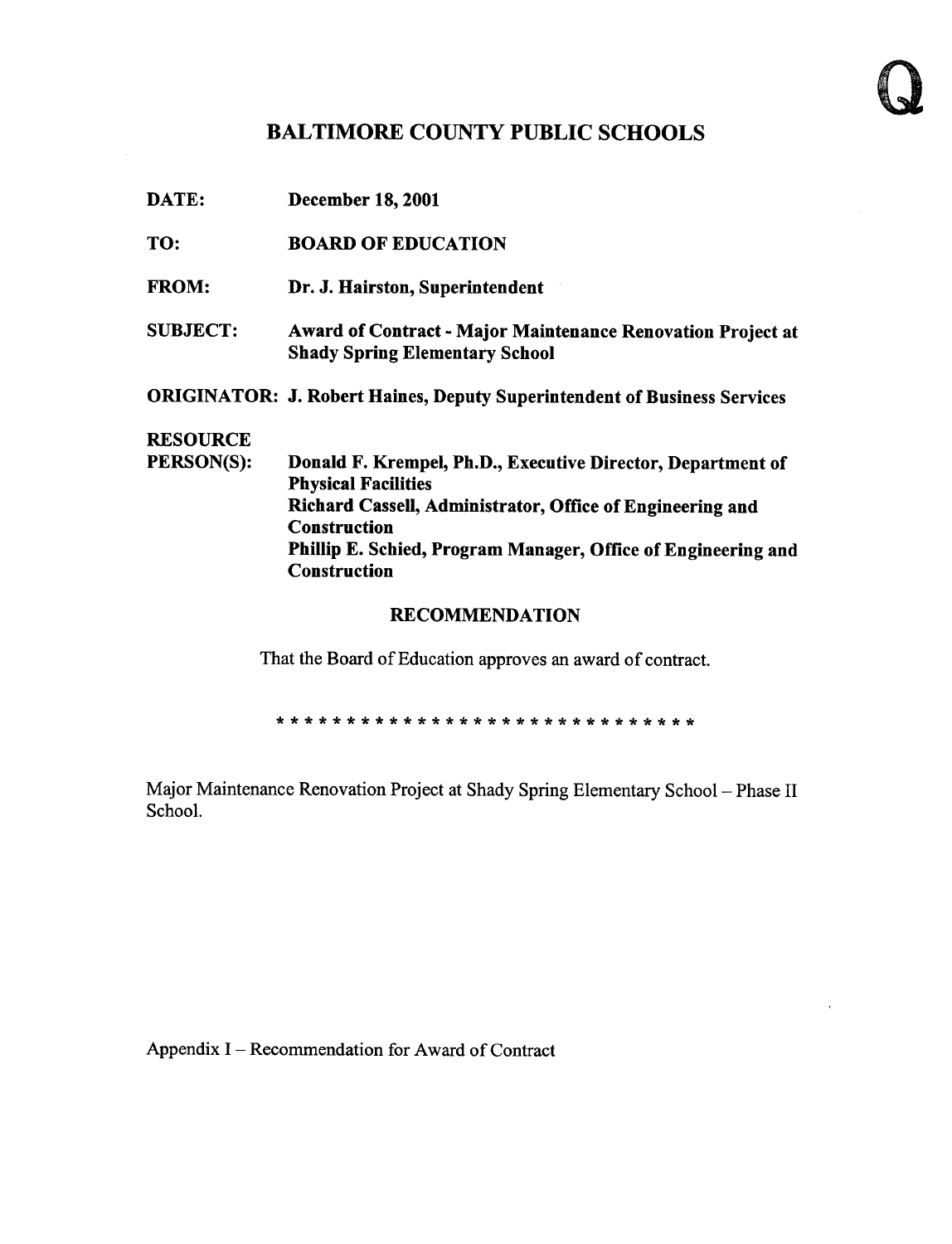## Appendix <sup>I</sup>

### Recommendation for Award of Contract Major Maintenance Renovation Project - Shady Spring Elementary School December 18, 2001

On November 30, 2001, six (6) bids were received for the Major Maintenance Renovations at Shady Spring Elementary School - Bid #3DI-REN2-200A. This project consists of renovations and upgrades to the existing heating, electrical and plumbing systems at this school. A summary of the bids is attached. Based on the bids received, the Department of Physical Facilities recommends an award of contract to James W. Ancel, Inc., the lowest responsive bidder, in the amount of \$2,195,000.00.

At this time, we are also requesting <sup>a</sup> 5% Change Order Allocation in the amount of \$109,750.00 to cover any unforeseen conditions and minor changes to the contract, to be authorized and approved by the Building Committee in accordance with Board Policy.

Funding for these projects is available from the Capital Budget Project #665 - Major Maintenance .

APPROVED:

muzz tor 0 D

Domald F. Krempel, Ph.D. **Executive Director**